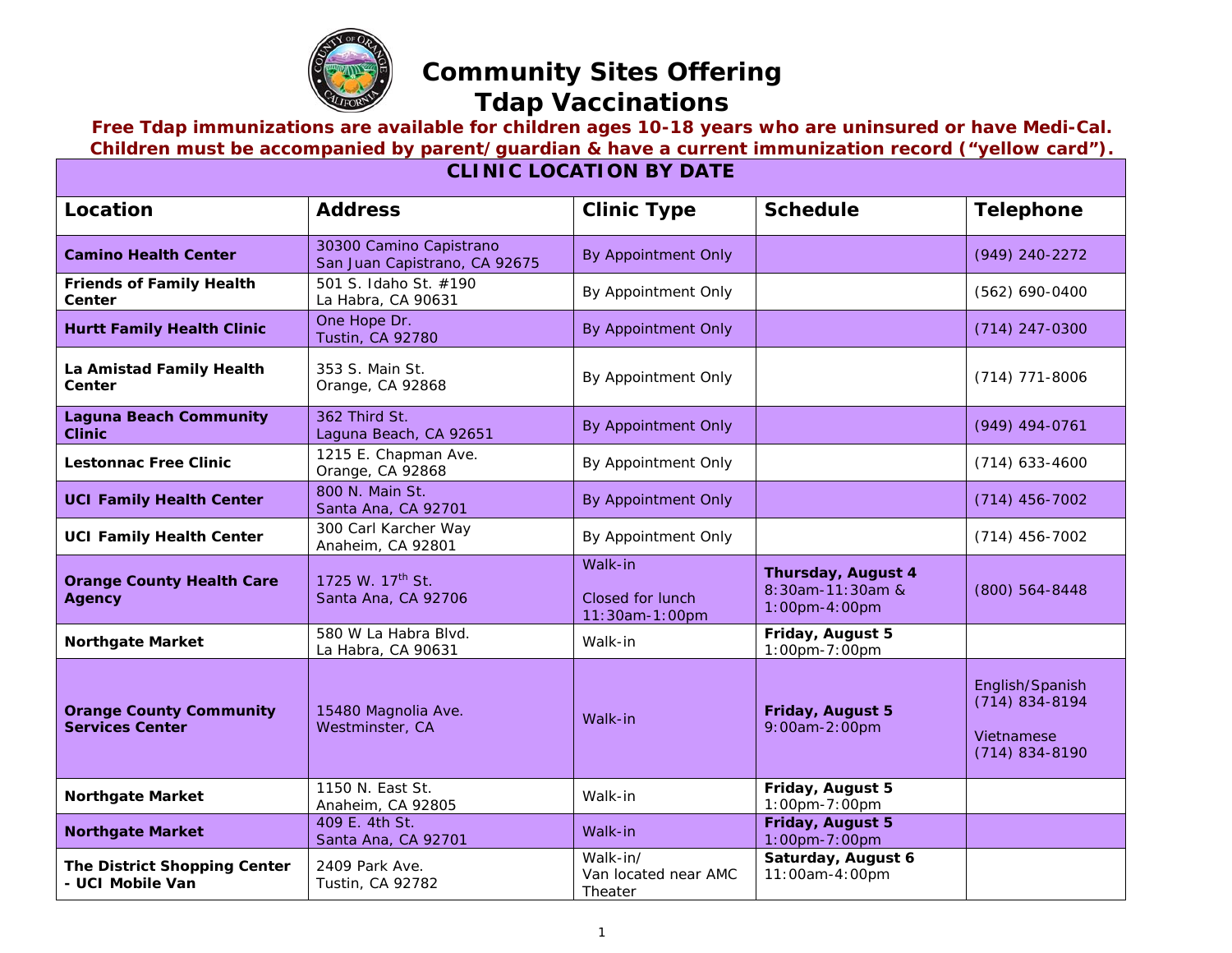| <b>Northgate Market</b>                                   | 230 N. Harbor Blvd.<br>Santa Ana, CA 92703          | Walk-in                                       | Saturday, August 6<br>10:00am-4:00pm                     |                    |
|-----------------------------------------------------------|-----------------------------------------------------|-----------------------------------------------|----------------------------------------------------------|--------------------|
| <b>Northgate Market</b>                                   | 6991 Lincoln Ave.<br>Buena Park, CA 90620           | Walk-in                                       | Saturday, August 6<br>10:00am-4:00pm                     |                    |
| <b>Northgate Market</b>                                   | 929 S. Euclid St<br>Anaheim, CA 92802               | Walk-in                                       | Saturday, August 6<br>10:00am-4:00pm                     |                    |
| <b>Northgate Market</b>                                   | 1120 S Bristol St.<br>Santa Ana, CA 92704           | Walk-in                                       | Saturday, August 6<br>10:00am-4:00pm                     |                    |
| <b>Northgate Market</b>                                   | 720 W La Palma Ave.<br>Anaheim, CA 92801            | Walk-in                                       | Sunday, August 7<br>10:00am-4:00pm                       |                    |
| <b>Northgate Market</b>                                   | 710 W Chapman Ave<br>Placentia, CA 92870            | Walk-in                                       | Sunday, August 7<br>10:00am-4:00pm                       |                    |
| <b>Northgate Market</b>                                   | 1010 S. Main St.<br>Santa Ana, CA 92701             | Walk-in                                       | <b>Sunday, August 7</b><br>10:00am-4:00pm                |                    |
| <b>Valley High School- Hurtt</b><br><b>Mobile Van</b>     | 1801 S. Greenville St.<br>Santa Ana, CA 92704       | Walk-in                                       | Monday, August 8<br>12:00pm-4:00pm                       |                    |
| <b>Saddleback High School-</b><br><b>Hurtt Mobile Van</b> | 2802 Flower St.<br>Santa Ana, CA 92707              | Walk-in                                       | <b>Tuesday, August 9</b><br>12:00pm-4:00pm               |                    |
| <b>Century High School- Hurtt</b><br><b>Mobile Van</b>    | 1401 S. Grand Ave.<br>Santa Ana, CA 92705           | Walk-in                                       | Wednesday, August 10<br>12:00pm-4:00pm                   |                    |
| <b>Orange County Health Care</b><br><b>Agency</b>         | 1725 W. 17 <sup>th</sup> St.<br>Santa Ana, CA 92706 | Walk-in<br>Closed for lunch<br>11:30am-1:00pm | Thursday, August 11<br>8:30am-11:30am &<br>1:00pm-4:00pm | $(800) 564 - 8448$ |
| Santa Ana High School- Hurtt<br><b>Mobile Van</b>         | 520 W. Walnut<br>Santa Ana, CA 92706                | Walk-in                                       | Thursday, August 11<br>12:00pm-3:00pm                    |                    |
| <b>Orange County Health Care</b><br><b>Agency</b>         | 1725 W. 17 <sup>th</sup> St.<br>Santa Ana, CA 92706 | Walk-in                                       | Saturday, August 13<br>8:30am-1:00pm                     | (800) 564-8448     |
| <b>Fountain Valley High School-</b><br>Gym                | 17816 Bushard Street<br>Fountain Valley, CA 92708   | Walk-in                                       | Monday, August 15<br>10:00am-2:00pm                      |                    |
| <b>KIDS Head Start Hurtt Mobile</b><br>Van                | 1002 W. 2 <sup>nd</sup> St.<br>Santa Ana, CA 92701  | Walk-in                                       | Monday, August 15<br>12:00pm-4:00pm                      |                    |
| <b>Spurgeon Middle School-</b><br><b>Hurtt Mobile Van</b> | 2701 W. 5 <sup>th</sup> St.<br>Santa Ana, CA 92703  | Walk-in                                       | Tuesday, August 16<br>12:00pm-4:00pm                     |                    |
| <b>Westminster High School</b>                            | 14325 Goldenwest St<br>Westminster, CA 92683        | Walk-in                                       | Tuesday, August 16<br>10:00am-2:00pm                     |                    |
| Utt Middle School- Hurtt<br><b>Mobile Van</b>             | 13601 Browning Ave.<br>Tustin, CA 92780             | Walk-in                                       | Wednesday, August 17<br>8:00am-1:00pm                    |                    |
| <b>Orange County Health Care</b><br><b>Agency</b>         | 1725 W. 17 <sup>th</sup> St.<br>Santa Ana, CA 92706 | Walk-in<br>Closed for lunch<br>11:30am-1:00pm | Thursday, August 18<br>8:30am-11:30am &<br>1:00pm-4:00pm | $(800) 564 - 8448$ |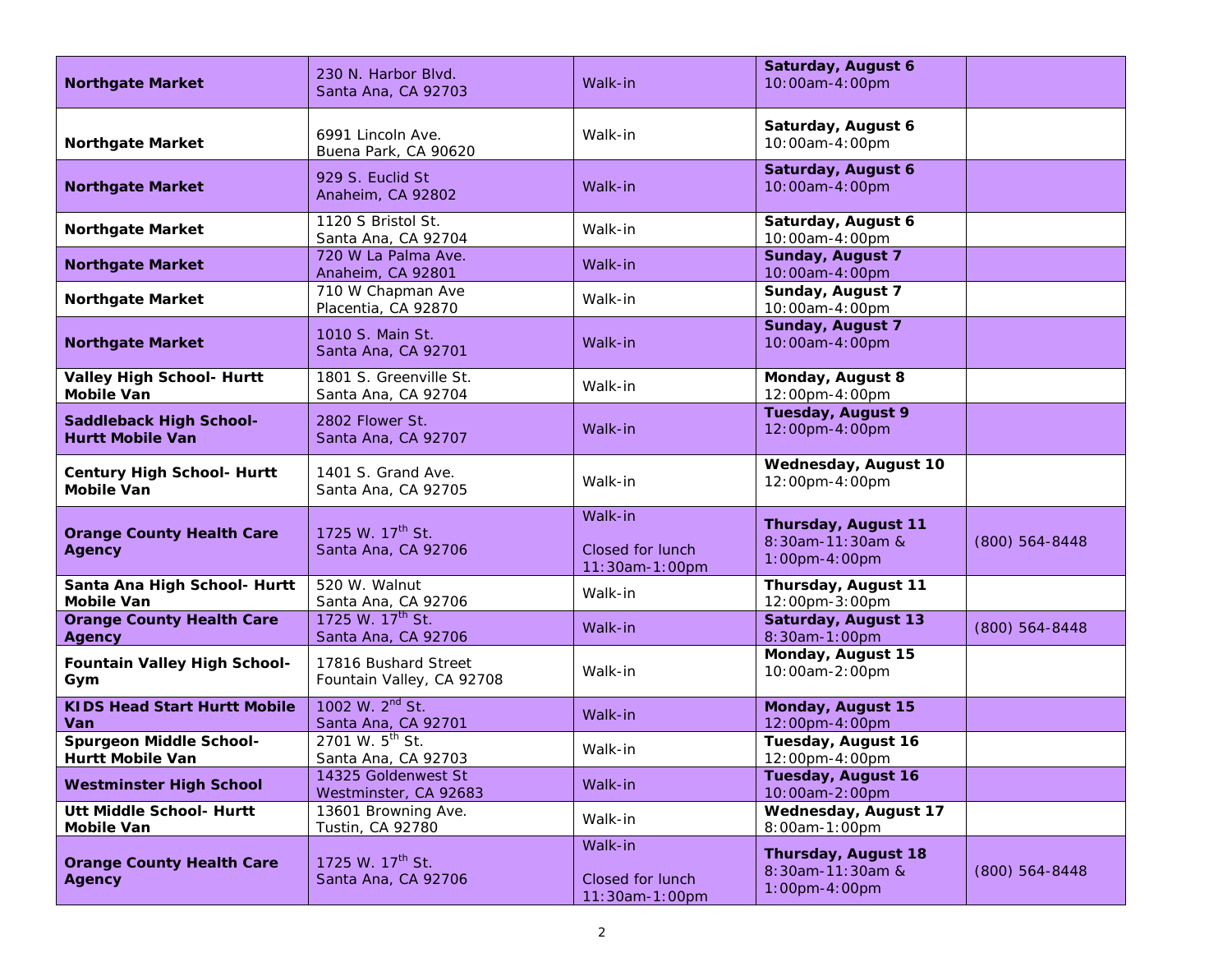| <b>Tustin High School- Hurtt</b><br><b>Mobile Van</b>       | 1171 El Camino Real                                 | Walk-in                                       | Thursday, August 18<br>8:00am-3:00pm                        |                  |
|-------------------------------------------------------------|-----------------------------------------------------|-----------------------------------------------|-------------------------------------------------------------|------------------|
| <b>McFadden Intermediate</b>                                | Tustin, CA 92780<br>2701 S. Raitt                   |                                               | Friday, August 19                                           |                  |
| <b>School- Hurtt Mobile Van</b>                             | Santa Ana, CA 92704                                 | Walk-in                                       | 1:00pm-3:30pm                                               |                  |
| <b>Northgate Market</b>                                     | 580 W La Habra Blvd.<br>La Habra, CA 90631          | Walk-in                                       | Friday, August 19<br>1:00pm-7:00pm                          |                  |
| <b>Northgate Market</b>                                     | 1150 N. East St.<br>Anaheim, CA 92805               | Walk-in                                       | Friday, August 19<br>1:00pm-7:00pm                          |                  |
| <b>Northgate Market</b>                                     | 409 E. 4th St.<br>Santa Ana, CA 92701               | Walk-in                                       | Friday, August 19<br>1:00pm-7:00pm                          |                  |
| <b>Ocean View High School</b>                               | 17071 Gothard Street<br>Huntington Beach, CA 92647  | Walk-in                                       | Friday, August 19<br>8:00am-12:00pm                         |                  |
| <b>Northgate Market</b>                                     | 230 N. Harbor Blvd<br>Santa Ana, CA 92703           | Walk-in                                       | Saturday, August 20<br>10:00am-4:00pm                       |                  |
| <b>Northgate Market</b>                                     | 6991 Lincoln Ave.<br>Buena Park, CA 90620           | Walk-in                                       | Saturday, August 20<br>10:00am-4:00pm                       |                  |
| <b>Northgate Market</b>                                     | 929 S. Euclid St<br>Anaheim, CA 92802               | Walk-in                                       | Saturday, August 20<br>10:00am-4:00pm                       |                  |
| <b>Northgate Market</b>                                     | 1120 S Bristol St.<br>Santa Ana, CA 92704           | Walk-in                                       | Saturday, August 20<br>10:00am-4:00pm                       |                  |
| <b>Northgate Market</b>                                     | 720 W La Palma Ave<br>Anaheim, CA 92801             | Walk-in                                       | Sunday, August 21<br>10:00am-4:00pm                         |                  |
| <b>Northgate Market</b>                                     | 710 W Chapman Ave<br>Placentia, CA 92870            | Walk-in                                       | Sunday, August 21<br>10:00am-4:00pm                         |                  |
| <b>Northgate Market</b>                                     | 1010 S. Main St.<br>Santa Ana, CA 92701             | Walk-in                                       | Sunday, August 21<br>10:00am-4:00pm                         |                  |
| <b>Tustin High School- Hurtt</b><br><b>Mobile Van</b>       | 1171 El Camino Real<br><b>Tustin, CA 92780</b>      | Walk-in                                       | Monday, August 22<br>8:00am-3:00pm                          |                  |
| Saddleback High School-<br>Hurtt Mobile Van                 | 2802 S. Flower St.<br>Santa Ana, CA 92707           | Walk-in                                       | Tuesday, August 23<br>9:00am-4:00pm                         |                  |
| Costa Mesa High School,<br><b>Cafeteria</b>                 | 2650 Fairview Rd.<br>Costa Mesa, CA 92626           | Walk-in                                       | <b>Tuesday, August 23</b><br>8:00am-3:30pm                  |                  |
| Currie/ Thorman- Hurtt<br><b>Mobile Van</b>                 | 1402 Sycamore St.<br>Tustin, CA                     | 1402 Sycamore St.<br>Tustin, CA               | <b>Wednesday, August 24</b><br>8:00am-3:30pm                |                  |
| <b>Orange County Health Care</b><br><b>Agency</b>           | 1725 W. 17 <sup>th</sup> St.<br>Santa Ana, CA 92706 | Walk-in<br>Closed for lunch<br>11:30am-1:00pm | Thursday, August 25<br>8:30am-11:30am &<br>$1:00$ pm-4:00pm | $(800)$ 564-8448 |
| Currie/ Thorman- Hurtt<br><b>Mobile Van</b>                 | 1402 Sycamore St.<br>Tustin, CA                     | Walk-in                                       | Thursday, August 25<br>8:00am-3:00pm                        |                  |
| <b>Carr Intermediate School-</b><br><b>Hurtt Mobile Van</b> | 1629 S. Center<br>Santa Ana, CA 92704               | Walk-in                                       | Friday, August 26<br>9:00am-4:00pm                          |                  |